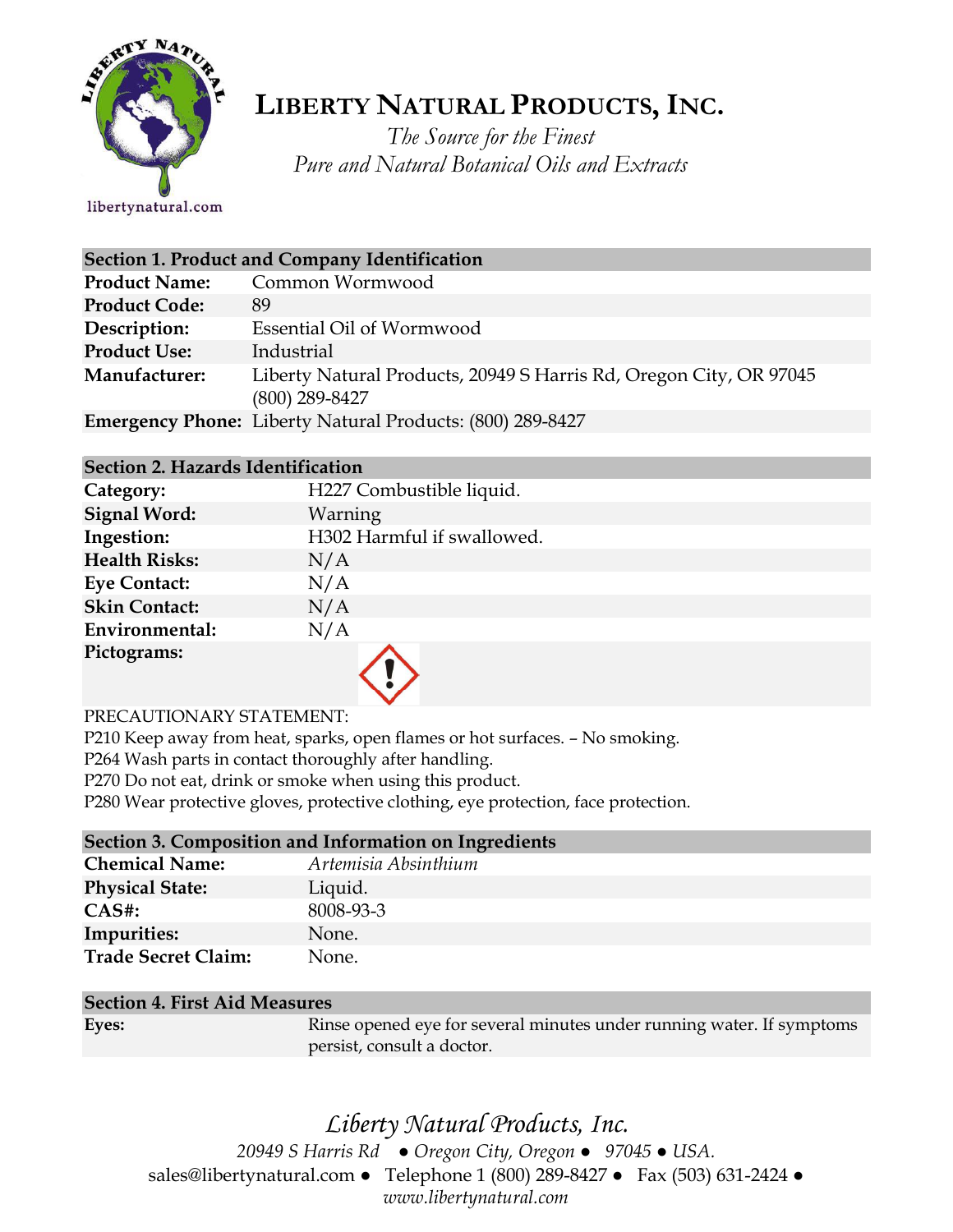| <b>Skin Contact:</b>   | If skin irritation continues, consult a doctor. Immediately wash with<br>water and soap and rinse thoroughly.                              |
|------------------------|--------------------------------------------------------------------------------------------------------------------------------------------|
| Inhalation:            | Supply fresh air and to be sure call for a doctor. In case of<br>unconsciousness place patient stably in side position for transportation. |
| Ingestion in excess:   | Drink copious amounts of water and provide fresh air. Immediately call a<br>doctor.                                                        |
| <b>Emergency Care:</b> | Contact local emergency provider. For non-emergency, contact<br>primary care provider.                                                     |
| PPE:                   | Gloves, lab coat or uniform, safety glasses, eyewash, safety shower.                                                                       |

| <b>Section 5. Fire-Fighting Measures</b>   |                                          |                                                                                                                                                                                                                             |
|--------------------------------------------|------------------------------------------|-----------------------------------------------------------------------------------------------------------------------------------------------------------------------------------------------------------------------------|
| Flammability:                              | Flammable.                               |                                                                                                                                                                                                                             |
| <b>Extinguishing Media:</b>                | <b>SUITABLE:</b><br><b>NON SUITABLE:</b> | CO2, sand, extinguishing powder<br>Water.                                                                                                                                                                                   |
| <b>Special Fire-Fighting Procedure:</b>    | <b>None</b>                              |                                                                                                                                                                                                                             |
| <b>Unusual Fire and Explosion Hazards:</b> |                                          | Essential and vegetable oils have the potential to self-<br>heat and contribute to spontaneous combustion when<br>present on fabrics. Caution should be exercised in the<br>storage and launder of fabrics exposed to oils. |
| PPE and Precautions for Firefighters:      |                                          | Firemen must wear self-contained breathing apparatus.                                                                                                                                                                       |
|                                            |                                          |                                                                                                                                                                                                                             |

| <b>Section 6. Accidental Release Measures</b> |                                                                                                                                                 |  |
|-----------------------------------------------|-------------------------------------------------------------------------------------------------------------------------------------------------|--|
| <b>Personal Precautions:</b>                  | Protective equipment and emergency procedures. Wear protective<br>equipment. Keep unprotected persons away. Keep away from<br>ignition sources. |  |
| <b>Environmental Precautions:</b>             | Do not dispose in sewer or in any natural environment.                                                                                          |  |
| Containment:                                  | Absorb with clay, sand, or other non-combustible material.<br>Prevent entry into waterways, sewers, and confined areas.                         |  |
| Clean Up:                                     | Disposal must be made according to official regulations.                                                                                        |  |

| Section 7. Handling and Storage |                                                                                                                                                                               |  |
|---------------------------------|-------------------------------------------------------------------------------------------------------------------------------------------------------------------------------|--|
| <b>Handling Precautions:</b>    | Store in cool, dry place in tightly closed receptacles. Keep away from heat<br>and direct sunlight. Ensure good ventilation/exhaustion at the<br>workplace. Handle with care. |  |
| <b>Storage Precautions:</b>     | Store in sealed container, Keep away from sources of ignition - No<br>smoking. Take measures to prevent the buildup of electrostatic charge.                                  |  |
| Other:                          | See Section 8                                                                                                                                                                 |  |

| <b>Section 8. Exposure Controls/Personal Protection</b>                                                                      |  |  |
|------------------------------------------------------------------------------------------------------------------------------|--|--|
| Handle in accordance with good industrial hygiene and safety<br>practice. Wash hands before breaks and at the end of workday |  |  |
| Assure a good ventilation of work place.                                                                                     |  |  |
| The glove material has to be impermeable.                                                                                    |  |  |
| Goggles giving complete protection to eyes. Eyewash<br>bottle with clean water.                                              |  |  |
| Clothes for chemical protection to avoid contact.                                                                            |  |  |
| Do not eat, drink and smoke while using.                                                                                     |  |  |
|                                                                                                                              |  |  |

*Liberty Natural Products, Inc. 20949 S Harris Rd ● Oregon City, Oregon ● 97045 ● USA.*  sales@libertynatural.com *●* Telephone 1 (800) 289-8427 ● Fax (503) 631-2424 *● www.libertynatural.com*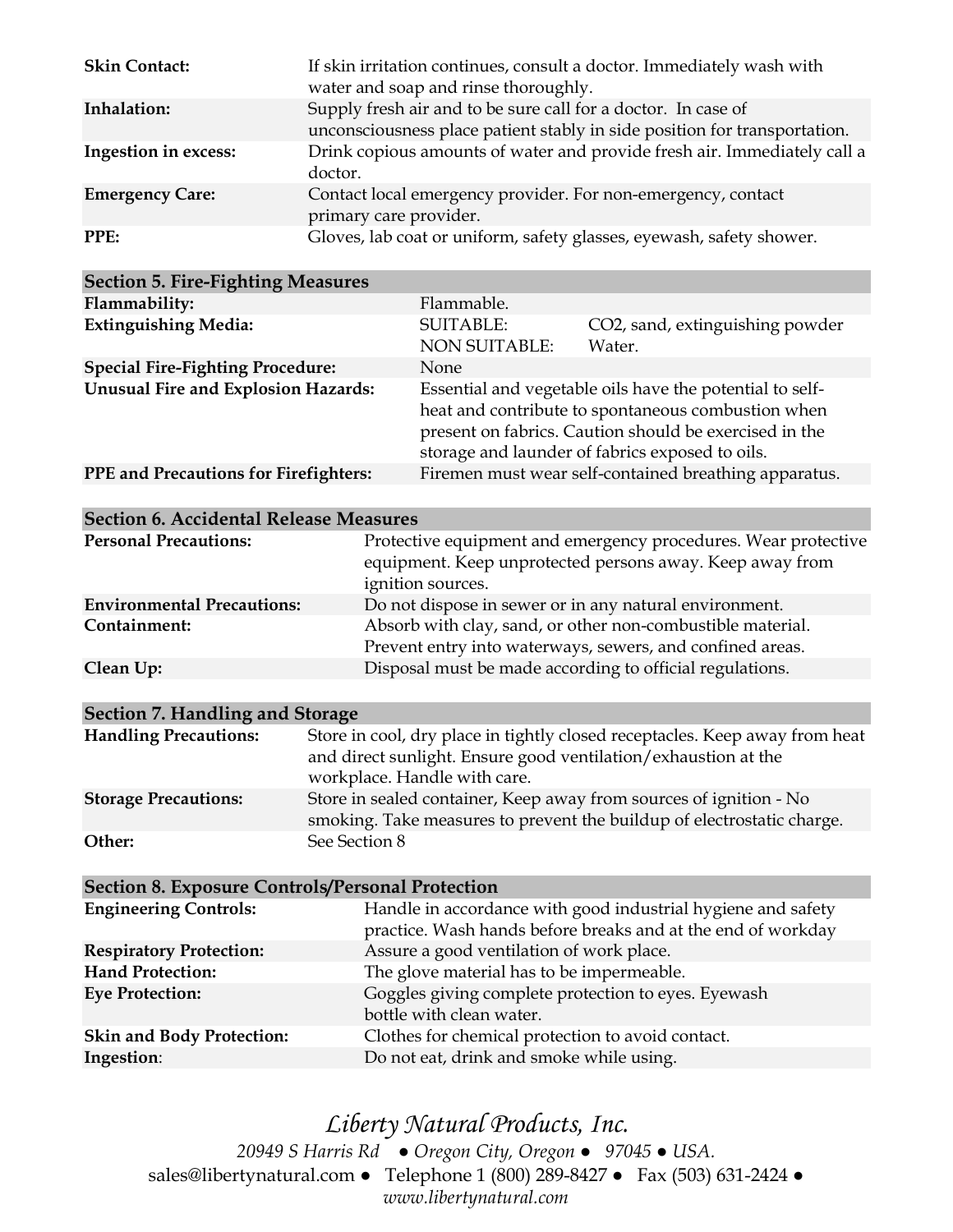**Industrial Hygiene:** Provide ventilation of the work place to reduce concentrations of the vapor and product.

| <b>OSHA Permissible Exposure Limits (PELs):</b> | N/A |
|-------------------------------------------------|-----|
| <b>ACGIH Threshold Limit Values:</b>            | N/A |

| <b>Section 9. Physical and Chemical Properties</b> |                                            |  |
|----------------------------------------------------|--------------------------------------------|--|
| Appearance:                                        | Yellowish green to dark green brown liquid |  |
| Upper/Lower Flammability: $N/A$                    |                                            |  |
| Odor:                                              | Warm-spicy aromatic odor                   |  |
| <b>Vapor Pressure:</b>                             | N/A                                        |  |
| <b>Odor Threshold:</b>                             | N/A                                        |  |
| <b>Vapor Density:</b>                              | N/A                                        |  |
| pH:                                                | N/A                                        |  |
| <b>Relative Density:</b>                           | N/A                                        |  |
| <b>Melting Point:</b>                              | N/A                                        |  |
| <b>Freezing Point:</b>                             | N/A                                        |  |
| Solubility:                                        | Insoluble                                  |  |
| Initial Boiling Point and Boiling Range: N/A       |                                            |  |
| <b>Flash Point:</b>                                | 151°F / 66°C                               |  |
| <b>Evaporation Rate:</b>                           | N/A                                        |  |
| <b>Flammability Category:</b>                      | N/A                                        |  |
| <b>Partition Coefficient:</b>                      | N/A                                        |  |
| Auto-ignition Temperature: N/A                     |                                            |  |
| Decomposition Temperature: N/A                     |                                            |  |
| Viscosity:                                         | N/A                                        |  |
| <b>Specific Gravity:</b>                           | 0.9230 at 25°C                             |  |

#### **Section 10. Stability and Reactivity**

| Stability:            | Stable under normal circumstances. Avoid heat and ignition sources. |
|-----------------------|---------------------------------------------------------------------|
| Avoid:                | Heat, flames, sparks.                                               |
| Incompatibility:      | Strong oxidizing agents.                                            |
| Hazardous Byproducts: | Carbon monoxide and carbon dioxide.                                 |
| Other:                | None                                                                |
|                       |                                                                     |

### **Section 11. Toxicological Information**

| <b>Toxicological and Health Effects:</b> | N/A                                                                                                                                           |
|------------------------------------------|-----------------------------------------------------------------------------------------------------------------------------------------------|
| <b>Likely Routes of Exposure:</b>        | Eyes, nose, mouth, skin.                                                                                                                      |
| <b>Signs and Symptoms of Exposure:</b>   | See Section 2. Hazards Identification.                                                                                                        |
| LD50 (median lethal dose):               | N/A                                                                                                                                           |
| <b>Listed NTP Carcinogen:</b>            | No component of this product present at levels<br>greater than or equal to 0.1% is identified as a<br>known or anticipated carcinogen by NTP. |
| <b>INGESTION LD50:</b>                   | Acute toxicity, oral: 1,200 mg/kg                                                                                                             |

## **Section 12. Ecological Information TOXICITY:** See Section 2

PERSISTENCE / DEGRADABILITY: No information available.

### *Liberty Natural Products, Inc. 20949 S Harris Rd ● Oregon City, Oregon ● 97045 ● USA.*  sales@libertynatural.com *●* Telephone 1 (800) 289-8427 ● Fax (503) 631-2424 *● www.libertynatural.com*